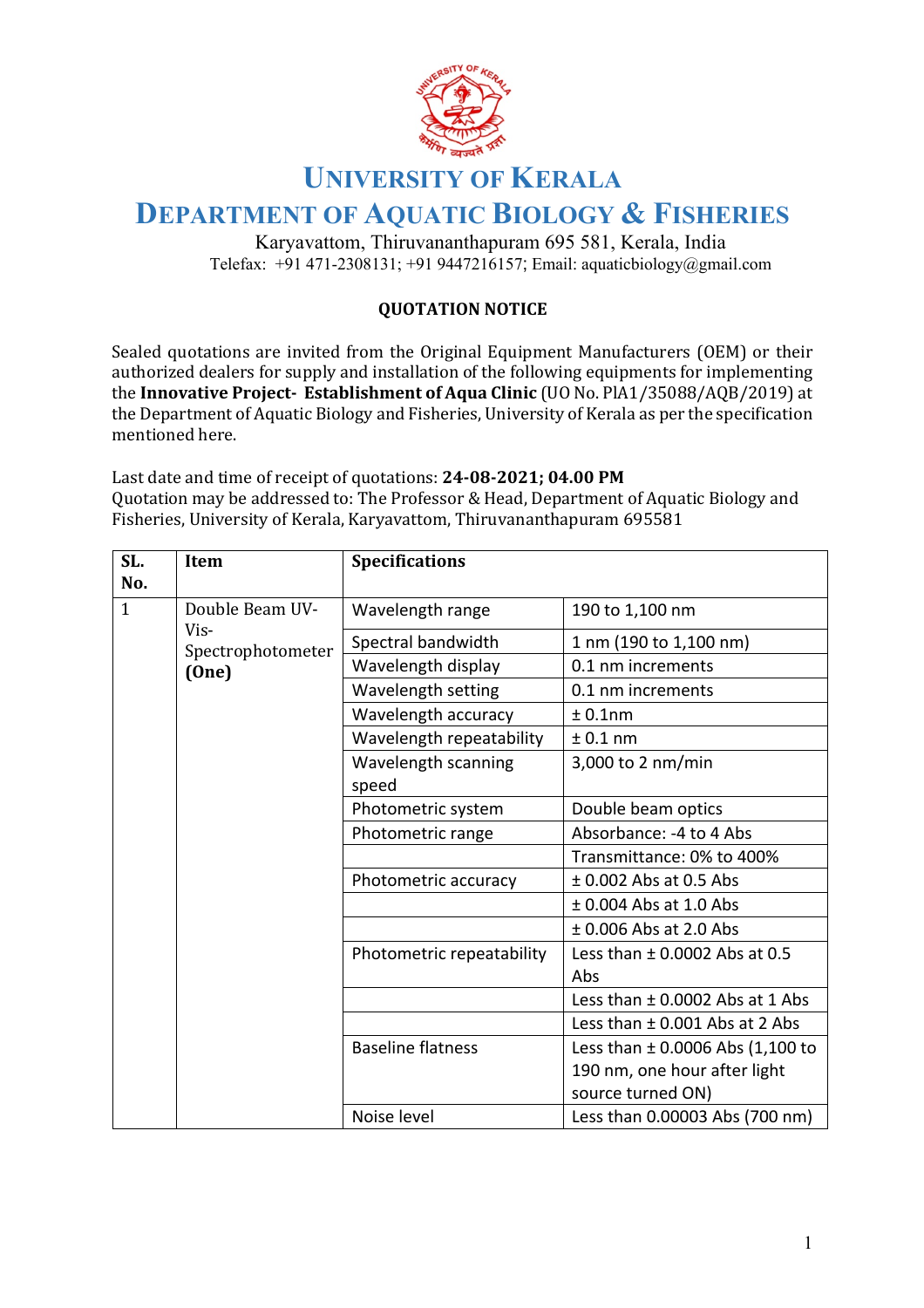| Light source  | 20-W halogen lamp and           |
|---------------|---------------------------------|
|               | deuterium lamp Built-in light   |
|               | source auto position adjustment |
| Monochromator | LO-RAY-LIGH grade blazed        |
|               | holographic grating in Czerny-  |
|               | Turner mounting                 |
| Detector      | Silicon photodiode              |
| Output device | USB memory can be inserted.     |
| Display       | 24-bit color touch screen       |
| Cuvette       | pair (2 nos) of quartz cuvette  |
|               | will be supplied                |

| SL.<br>No.     | Item                                                              | <b>Specifications</b>            |                                                                |
|----------------|-------------------------------------------------------------------|----------------------------------|----------------------------------------------------------------|
|                | Multiparameter water analyzer and COD Test tube heater (One each) |                                  |                                                                |
| $\overline{2}$ | Multiparameter                                                    | <b>Measurement Channels</b>      | Digital electrode channel                                      |
|                | water analyzer                                                    | Mode of measurement              | Photometric method                                             |
|                |                                                                   | Display                          | 128 x 64 pixel LCD                                             |
|                |                                                                   | Absorbance Range                 | 0.000 to 4.000 Abs                                             |
|                |                                                                   | <b>Absorbance Resolution</b>     | 0.001 Abs                                                      |
|                |                                                                   | Absorbance Accuracy              | ±0.003 Abs (at 1.000 Abs)                                      |
|                |                                                                   | <b>Light Source</b>              | LED                                                            |
|                |                                                                   | <b>Bandpass Filter Bandwidth</b> | 8 <sub>nm</sub>                                                |
|                |                                                                   | <b>Bandpass Filter</b>           | $±1.0$ nm                                                      |
|                |                                                                   | Wavelength Accuracy              |                                                                |
|                |                                                                   | Light Detector                   | Silicon photocell                                              |
|                |                                                                   | No of Cuvettes supplied          | 4 nos                                                          |
|                |                                                                   | <b>Battery Life</b>              | 3.7 VDC Li-polymer rechargeable                                |
|                |                                                                   |                                  | battery / >500 photometric                                     |
|                |                                                                   |                                  | measurements or 50 hours of                                    |
|                |                                                                   |                                  | continuous pH measurement                                      |
|                |                                                                   | Humidity                         | 0 to 95% RH, non-condensing                                    |
|                |                                                                   | Output                           | USB-A host for flash drive; micro-                             |
|                |                                                                   |                                  | USB-B for power and computer                                   |
|                |                                                                   |                                  | connectivity                                                   |
|                |                                                                   | Power Supply                     | 5 VDC USB 2.0 power adapter with<br>USB-A to micro-USB-B cable |
|                |                                                                   | Parameters to be                 | Alkalinity, Al, NH <sub>3</sub> , Ca, Cl, COD, Cu,             |
|                |                                                                   | measured (Fresh/Marine)          | Hardness (Ca, Mg), Fe, NO <sub>2</sub> , NO <sub>3</sub> ,     |
|                |                                                                   |                                  | DO, Ozone, pH, PO <sub>4</sub> , P, Si, SO <sub>4</sub> , Zn   |
|                | <b>COD Test tube</b>                                              | <b>Reaction Temperature</b>      | $105 °C - 150 °C$                                              |
| heater         |                                                                   | Temperature stability            | $+0.5$ °C                                                      |
|                |                                                                   | <b>Temperature Range</b>         | $-10$ °C – 160°C                                               |
|                |                                                                   | Accuracy                         | $\pm 2^{\circ}C$                                               |
|                |                                                                   | <b>Block</b>                     | Aluminium                                                      |
|                |                                                                   | Capacity                         | 25 vials                                                       |
|                |                                                                   | Power supply                     | 50 Hz, 250W                                                    |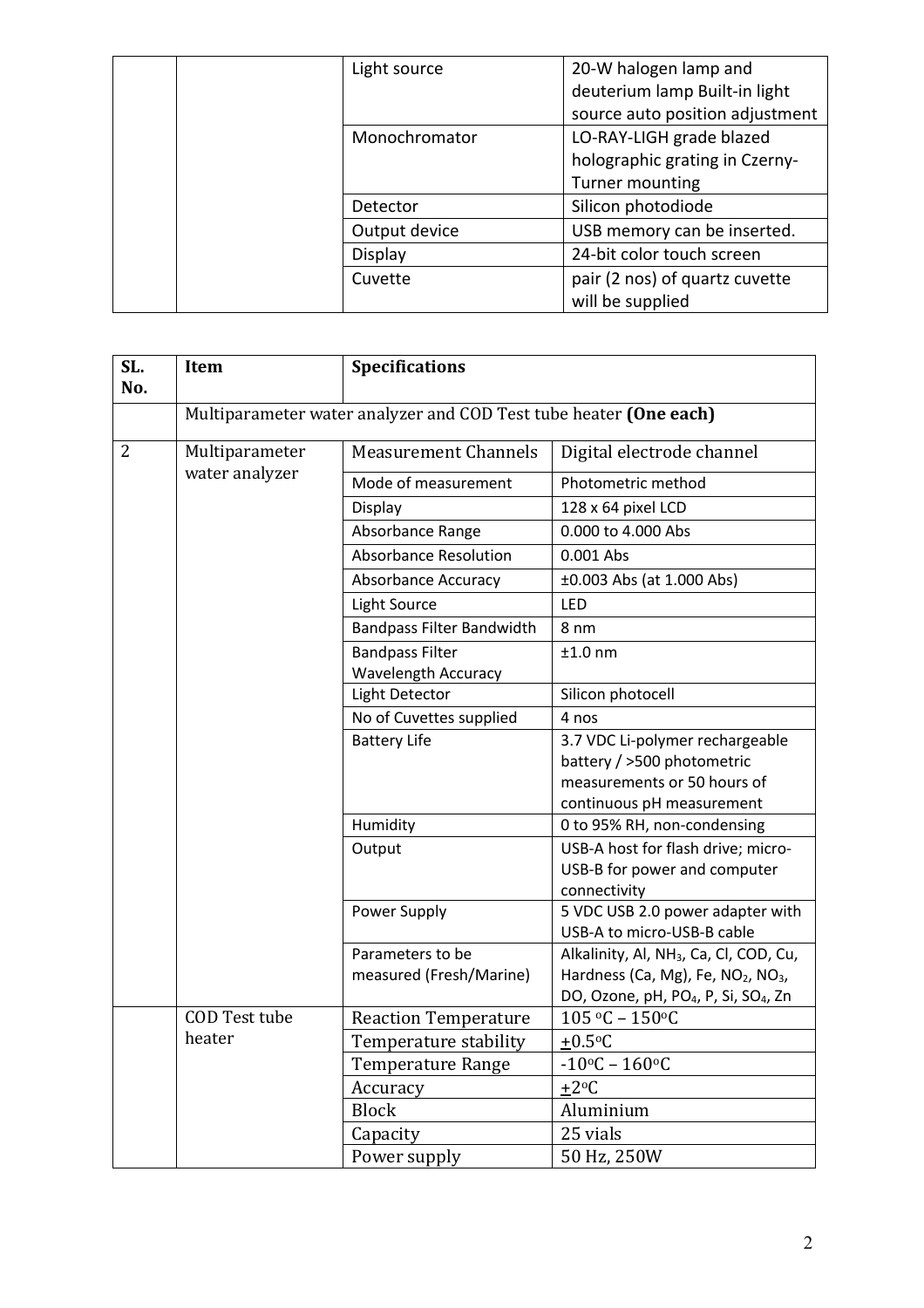| SL. | Item                                                                                                                                                                                                                                      | <b>Specifications</b> |  |  |
|-----|-------------------------------------------------------------------------------------------------------------------------------------------------------------------------------------------------------------------------------------------|-----------------------|--|--|
| No. |                                                                                                                                                                                                                                           |                       |  |  |
| 3   | Micropipette Set: One set (6 nos) of Micropipette set                                                                                                                                                                                     |                       |  |  |
|     | 4-digit display<br>Volume- 0.1-2.5 ul, 0.5-10ul, 2-20 ul, 10-100ul, 20-200 ul, 100-1000ul<br>Stand for pipettes<br>Air displacement pipettes<br>Can autoclaved without disassembled<br>Tip ejection force of pipettes can be low as 3.6 N |                       |  |  |

## **Terms and Conditions**

- 1. The bidder should submit following documents along with bid:
- Detailed technical compliance of product quoted with cross reference
- Brochure and literature of the product quoted establishing its Brand, Make, Model and Technical Specifications
- List of addresses of Offices/Company's Service Centres
- Original Equipment Manufacturer (OEM) Certificate/ Undertaking. If the bidder is not an OEM, Certificate of authorized dealership/ distributorship from the OEM.
- •
- **Earnest Money Deposit (EMD): EMD calculated @ 1% of the Purchase Assessment Cost** (PAC- excluding GST) should be paid by the firm. The EMD should be remitted by way of Demand Draft drawn in favour of '**The Finance Officer, University of Kerala**' payable at '**SBI, University Office Campus, Palayam**' and to be submitted along with sealed quotations.

2. Incomplete & conditional quotations received after the due date will be summarily rejected without assigning any reasons thereof

3. The Price/Rate quoted should be inclusive of all Taxes Freight, Packing & Forwarding Charges, Handling, Delivery Charges, installation charges etc.

4. The configuration given is the minimum configuration that is/are required. Vendors may choose to supply higher/better/ enhanced systems, but their financial quotes shall be treated as if they have been offered for the specified configuration only.

5. The bid shall be typed and shall be signed by the bidder or a person duly authorized to bind the bidder to the contract.

6. The bidder is expected to examine all instructions, forms, terms, condition, and technical specifications in the quotation Documents. Failure to furnish all information required by the quotation documents or submission of a bid not substantially responsive may result in the rejection of its bid.

7. The bidders shall give undertaking that all the Components used in the equipments shall be original make as per the technical specifications submitted and the hardware/software shall be supplied with the authorized license certificates, if found contrary the supplier shall replace the component/equipment with original one at their own cost 8.

8. All prices should be in INR